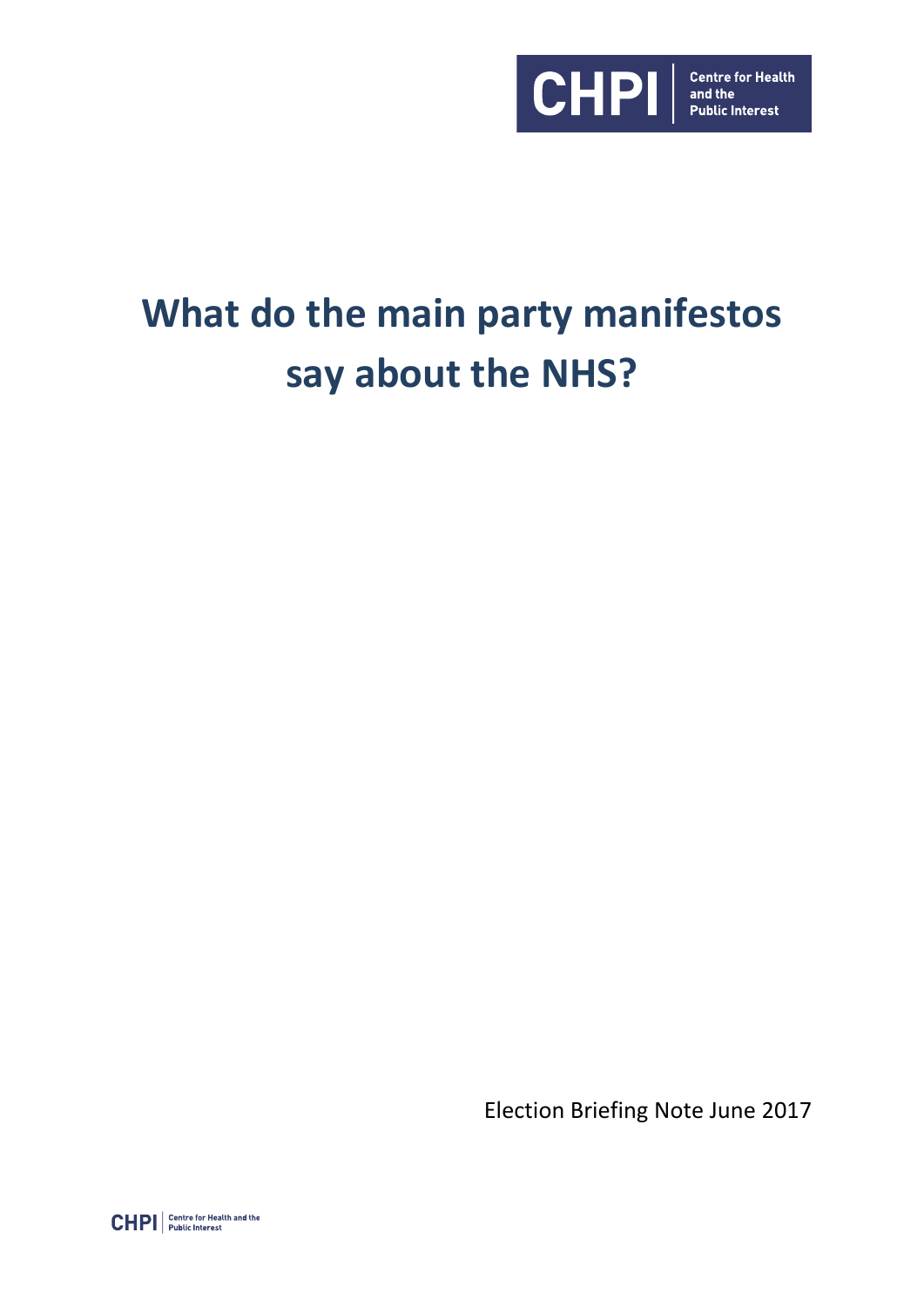# **Introduction**

This note compares the main health policies in the 2017 election manifestos of the Conservative Party, the Labour Party and the Liberal Democratic Party, on the following issues:

- 1. [Competition and the Health and Social Care Act](#page-1-0)
- 2. [Bed numbers](#page-4-0)
- 3. [Staffing](#page-6-0)
- 4. [Community-based care](#page-8-0)
- 5. [Mental health](#page-10-0)
- 6. [Public health, social determinants of health](#page-12-0)
- 7. [What are the key promises?](#page-14-0)

Not included here is the issue of funding for the NHS. Experts have examined the parties' proposals for NHS funding and found them all to different degrees insufficient. See Denis Campbell, "NHS funding pledges by major parties would still fall short, experts say", The Guardian 22 May 2017, available here:

[https://www.theguardian.com/society/2017/may/22/tories-labour-lib-dems-funding](https://www.theguardian.com/society/2017/may/22/tories-labour-lib-dems-funding-pledges-leave-nhs-short-experts-say)[pledges-leave-nhs-short-experts-say](https://www.theguardian.com/society/2017/may/22/tories-labour-lib-dems-funding-pledges-leave-nhs-short-experts-say)

<span id="page-1-0"></span>A separate CHPI briefing note on the parties' proposals on the funding of social care is available here: [https://chpi.org.uk/wp/wp-content/uploads/2017/05/CHPI-Election-](https://chpi.org.uk/wp/wp-content/uploads/2017/05/CHPI-Election-Briefing-Note-May-2017.pdf)[Briefing-Note-May-2017.pdf](https://chpi.org.uk/wp/wp-content/uploads/2017/05/CHPI-Election-Briefing-Note-May-2017.pdf)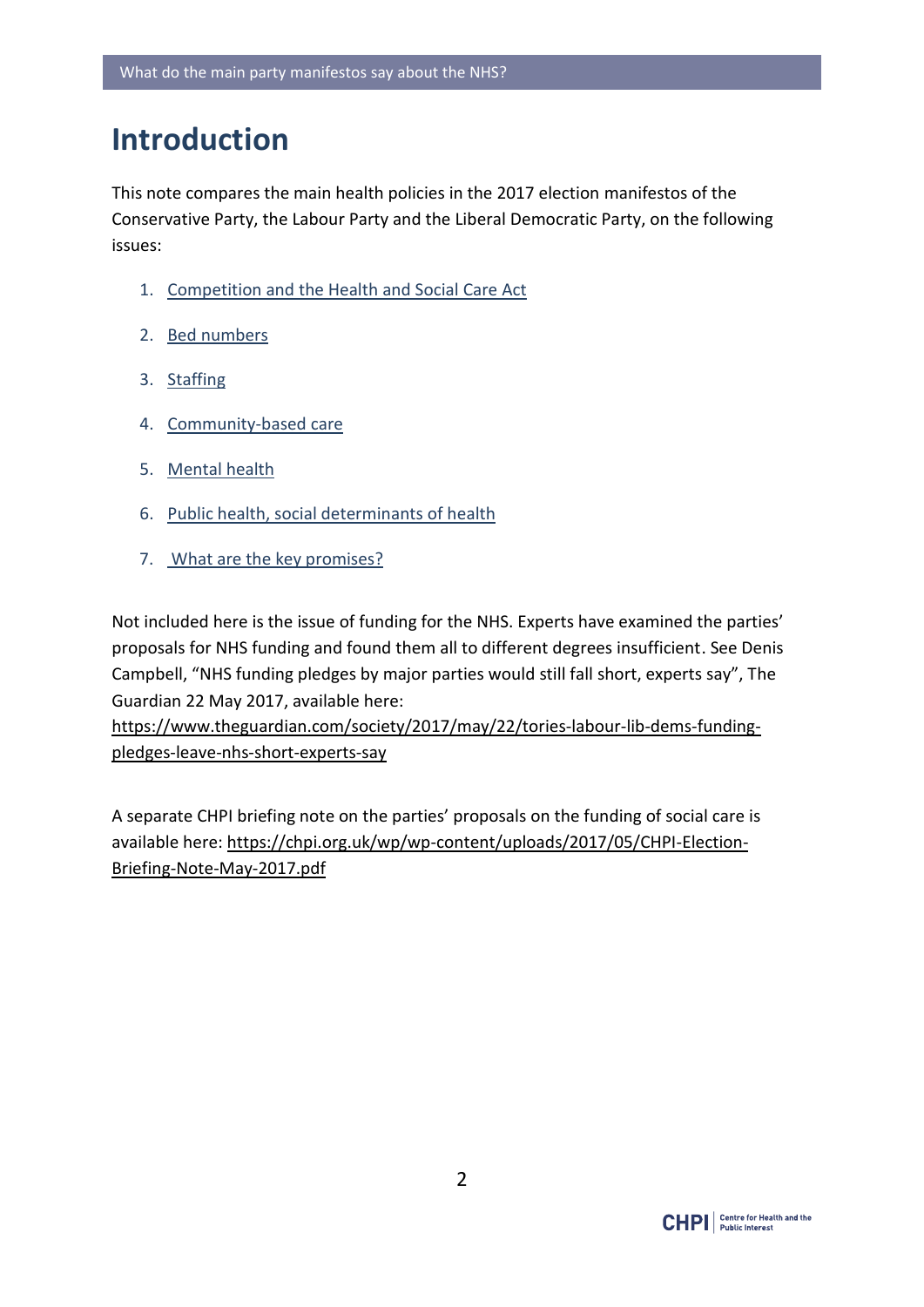# 1. Competition and the Health and Social Care Act

#### *Conservatives*

"If the current legislative landscape is either slowing implementation or preventing clear national or local accountability, we will consult and make the necessary legislative changes. This includes the NHS's own internal market, which can fail to act in the interests of patients and creates costly bureaucracy. So we will review the operation of the internal market and, in time for the start of the 2018 financial year, we will make non-legislative changes to remove barriers to the integration of care."

#### *Labour*

"The next Labour Government will reverse privatisation of our NHS and return our health service into expert public control. Labour will repeal the Health and Social Care Act that puts profits before patients, and make the NHS the preferred provider. We will reinstate the powers of the Secretary of State for Health to have overall responsibility for the NHS."

#### *Lib Dems*

No explicit reference to the Health and Social Care Act or competition, but would "Establish a cross-party health and social care convention, bringing together stakeholders from all political parties, patients groups, the public and professionals from within the health and social care system to carry out a comprehensive review of the longer-term sustainability of the health and social care finances and workforce, and the practicalities of greater integration."

#### **Comments**

The Conservatives propose to legislate where necessary to prevent existing legislation slowing the implementation of the 5 Year Forward View (5YFV). There is explicit mention of problems in bringing about more integrated service created by the internal market (the purchaser/provider split represented by CCGs and trusts), but not of the contracting-out of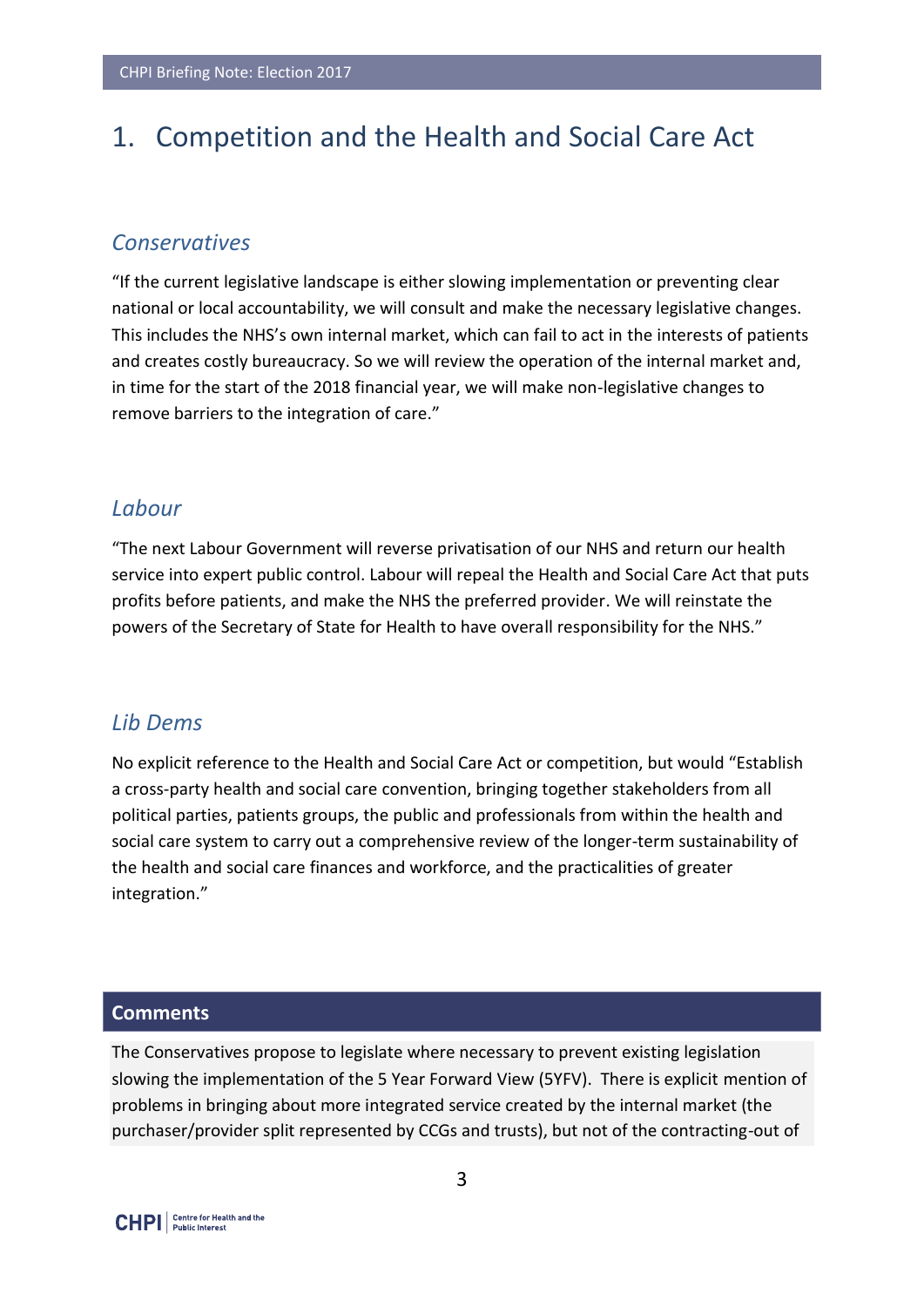work to private providers, the volume of which has grown significantly since the 2012 Health and Social Care Act. New informal structures have been established to create and implement Sustainability and Transformation Plans which cut across the existing system of public accountability and there is a promise to make changes, but it is unclear whether those changes will increase public accountability or, with the adoption of the Accountable Care Organisation model, reduce it.

Labour promise to repeal the Act and make the Secretary of State responsible for providing the NHS as opposed to "promoting" it, a key reinforcement of the system of public accountability, making it clear that it is the Secretary of State rather than the head of NHS England who is in charge. What is promised is a reversal of the contracting out of clinical services, though how is not specified. Confusingly, there is a reference to the NHS being the 'preferred provider', a term which has its origins in the market model which Labour is promising to abolish.

The Lib Dems don't mention the Act but propose a cross-party "convention" to review the whole health and social care system. But it is evident from their emphasis on integration that they are not supporting the market model.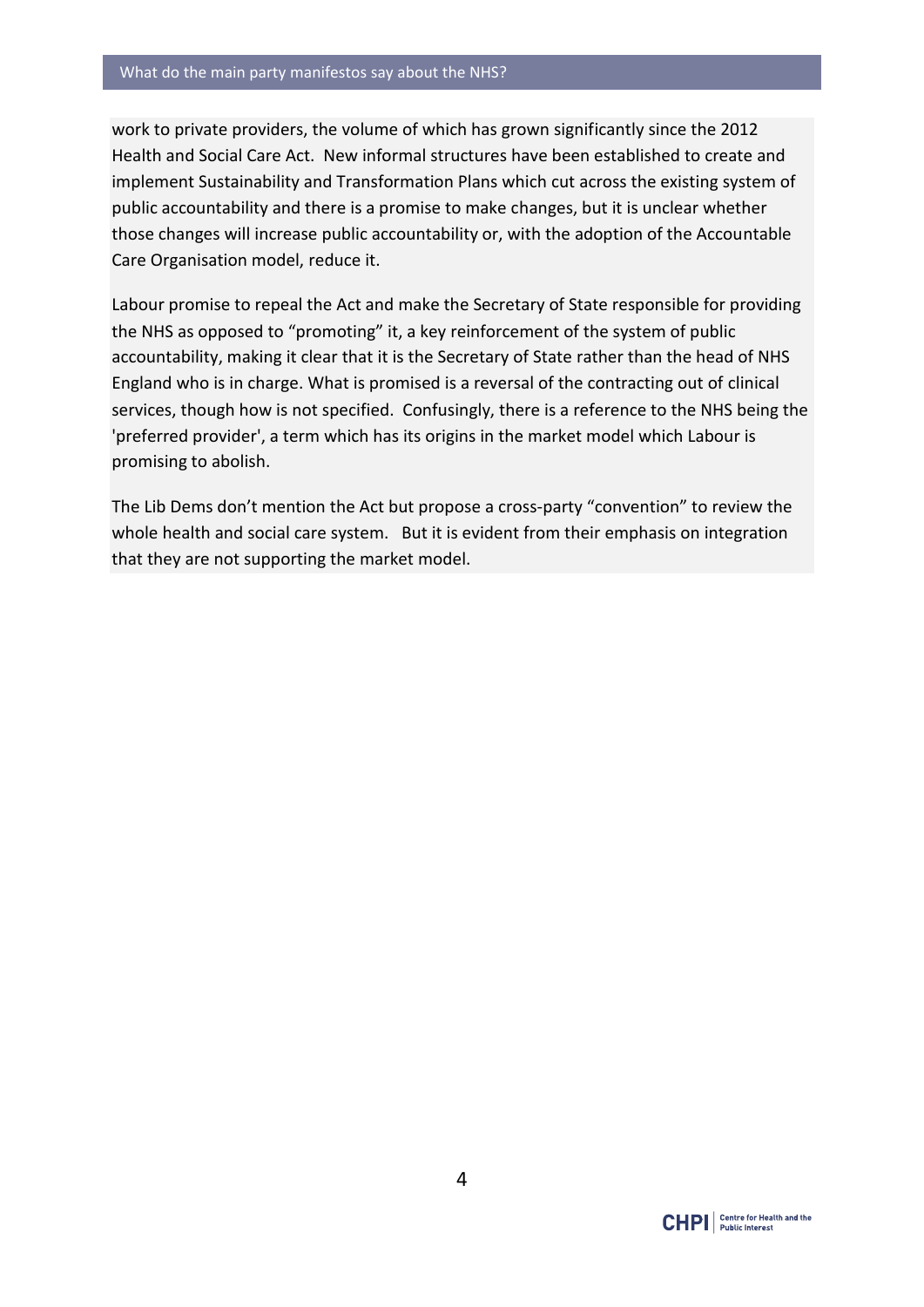### <span id="page-4-0"></span>2. Bed numbers

#### *Conservatives*

"We will ensure that the NHS has the buildings and technology it needs to deliver care properly and efficiently" and "It is NHS England that determines how best to organise and deliver care in England, set out in its own plan to create a modern NHS – the Five Year Forward View. We support it." But also "enable more care to be delivered closer to home, by building and upgrading primary care facilities, mental health clinics and hospitals in every part of England" (italics added).

#### *Labour*

"By properly resourcing the NHS, Labour will stop the routine breach of safe levels of bed occupancy, and we will end mixed-sex wards" and "Labour will focus resources on services to provide care closer to home and deliver a truly 21st century health system."

#### *Lib Dems*

"Home not hospital: better integration of health and social care and limiting the amount elderly people have to pay for social care." "Direct this additional investment [from a penny increase in income tax] to the following priority areas in the health and care system: social care, primary care (and other out-of-hospital care)." "Evaluate the valuable work of hospices with a view to putting them on a more sustainable financial footing and allowing them to expand their services."

#### **Comments**

None of the three parties mentions bed numbers or addresses the question of how far it is possible to deliver good care for a growing population without increased bed numbers. They all endorse the policy of shifting care out of hospitals. But whereas the Conservatives say they back NHS England's own plan [the Five Year Forward View (5YFV), for shifting care out of hospitals] and "will hold NHS England's leaders to account for delivering their plan to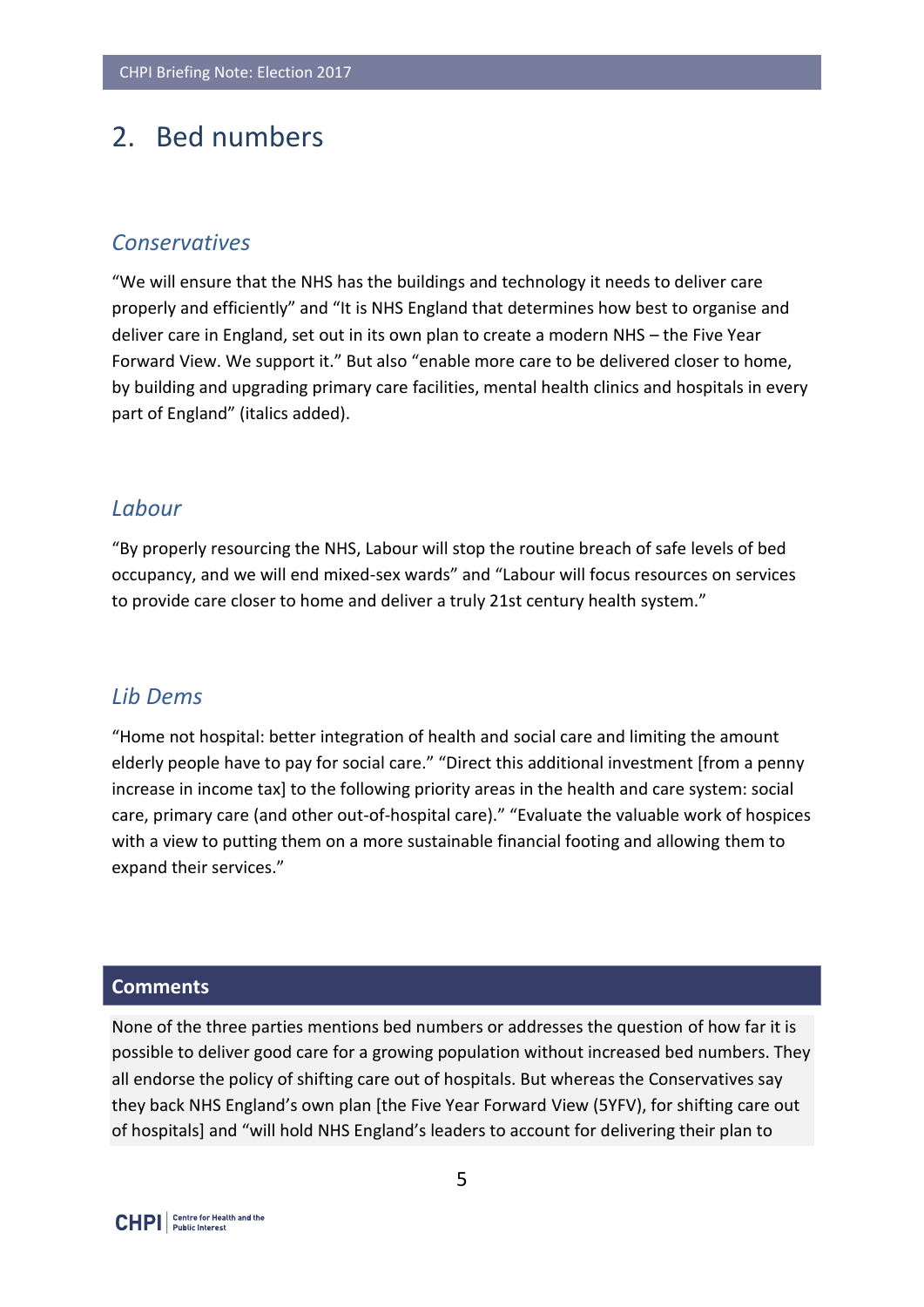improve patient care", they also promise to "build and upgrade… hospitals in every part of England". This statement illustrates the public accountability gap which results from the 2012 Act, with the government of the day claiming that the main policy driving change in the NHS is not their own but that of the staff they appoint.

Labour say they "will halt and review the NHS 'Sustainability and Transformation Plans'", which are set to implement the 5YFV and the main driver of the reduction in hospital beds currently being carried forward. Labour thus support the objectives of the 5YFV while objecting to the means of bringing about the shift of resources from hospital-based to nonhospital care.

The Lib Dems endorse the shift of resources away from the hospital sector, and presumably are therefore willing to endorse the cuts and closures in hospital beds which inevitably result.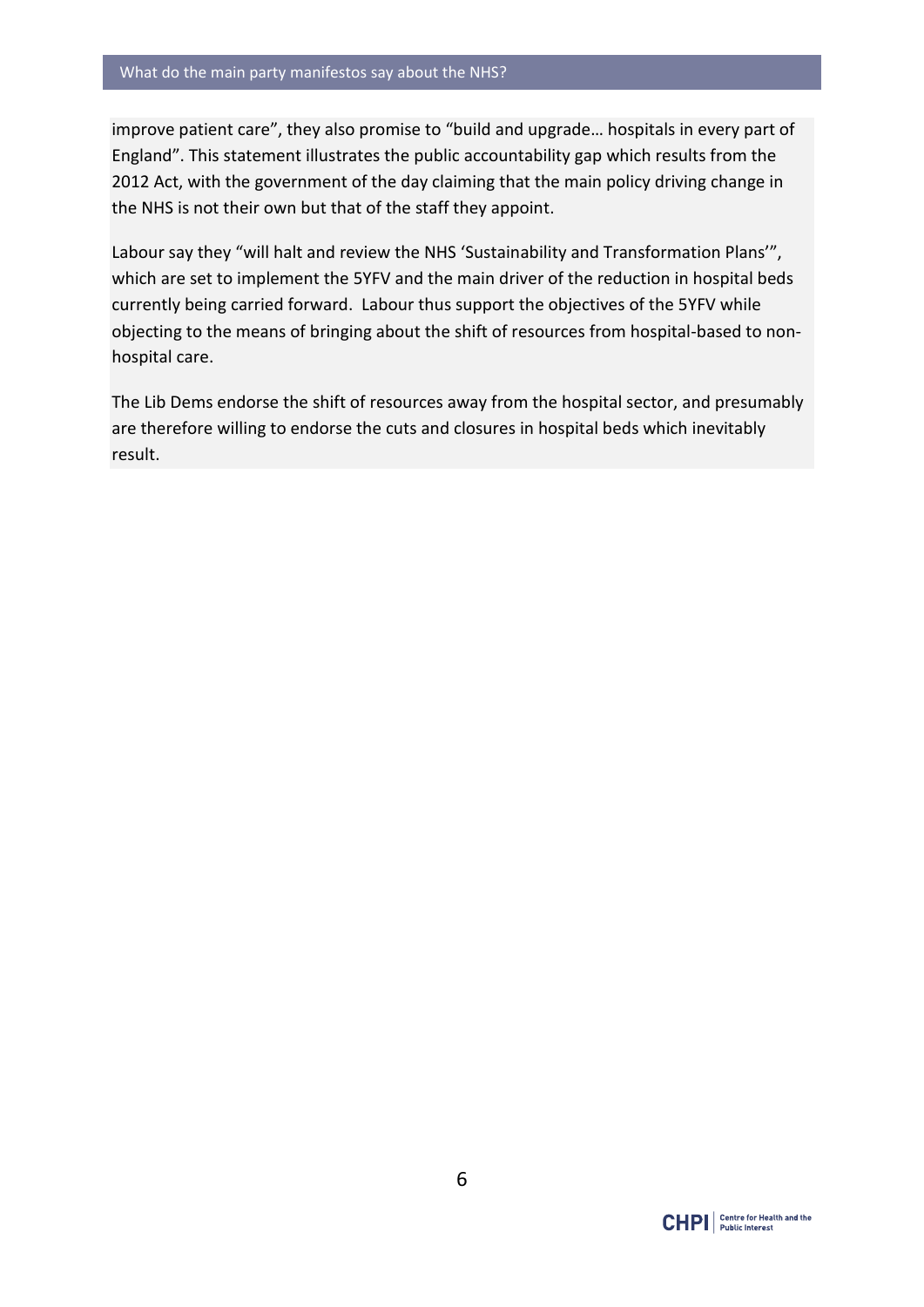# <span id="page-6-0"></span>3. Staffing

#### *Conservatives*

"We will ensure that the NHS and social care system have the nurses, midwives, doctors, carers and other health professionals that it needs. We will make it a priority in our negotiations with the European Union that the 140,000 staff from EU countries can carry on making their vital contribution to our health and care system. However, we cannot continue to rely on bringing in clinical staff instead of training sufficient numbers ourselves. Last year we announced an increase in the number of students in medical training of 1,500 a year; we will continue this investment, doing something the NHS has never done before, and train the doctors our hospitals and surgeries need."

"We will also help the million and more NHS clinicians and support staff develop the skills they need and the NHS requires in the decades ahead. We will encourage the development of new roles and create a diverse set of potential career paths for the NHS workforce. And we will reform medical education, including helping universities and local health systems work closer together to develop the roles and skills needed to serve patients. We want the NHS to become a better employer. We will strengthen the entitlement to flexible working to help those with caring responsibilities for young children or older relatives. We will introduce new services for employees to give them the support they need, including quicker access to mental health and musculoskeletal services. We will act to reduce bullying rates in the NHS, which are far too high."

"We shall require all our medical staff to have a deeper understanding of mental health and all trainees will get a chance to experience working in mental health disciplines; we shall ensure medical exams better reflect the importance of this area."

#### *Labour*

"Labour will invest in our health and care workforce. A Labour government will step in with a long-term workforce plan for our health service that gives staff the support they need to do the best for their patients. Labour will scrap the NHS pay cap, put pay decisions back into the hands of the independent pay review body and give our NHS workers the pay they deserve."

"Labour will protect patients and legislate to ensure safe staffing levels in the NHS. Labour's long-term ambition is for our health system to have the best trained staff in the world…. Labour will re-introduce bursaries and funding for health-related degrees. Labour will support doctors to deliver the best care possible by investing in the training, education and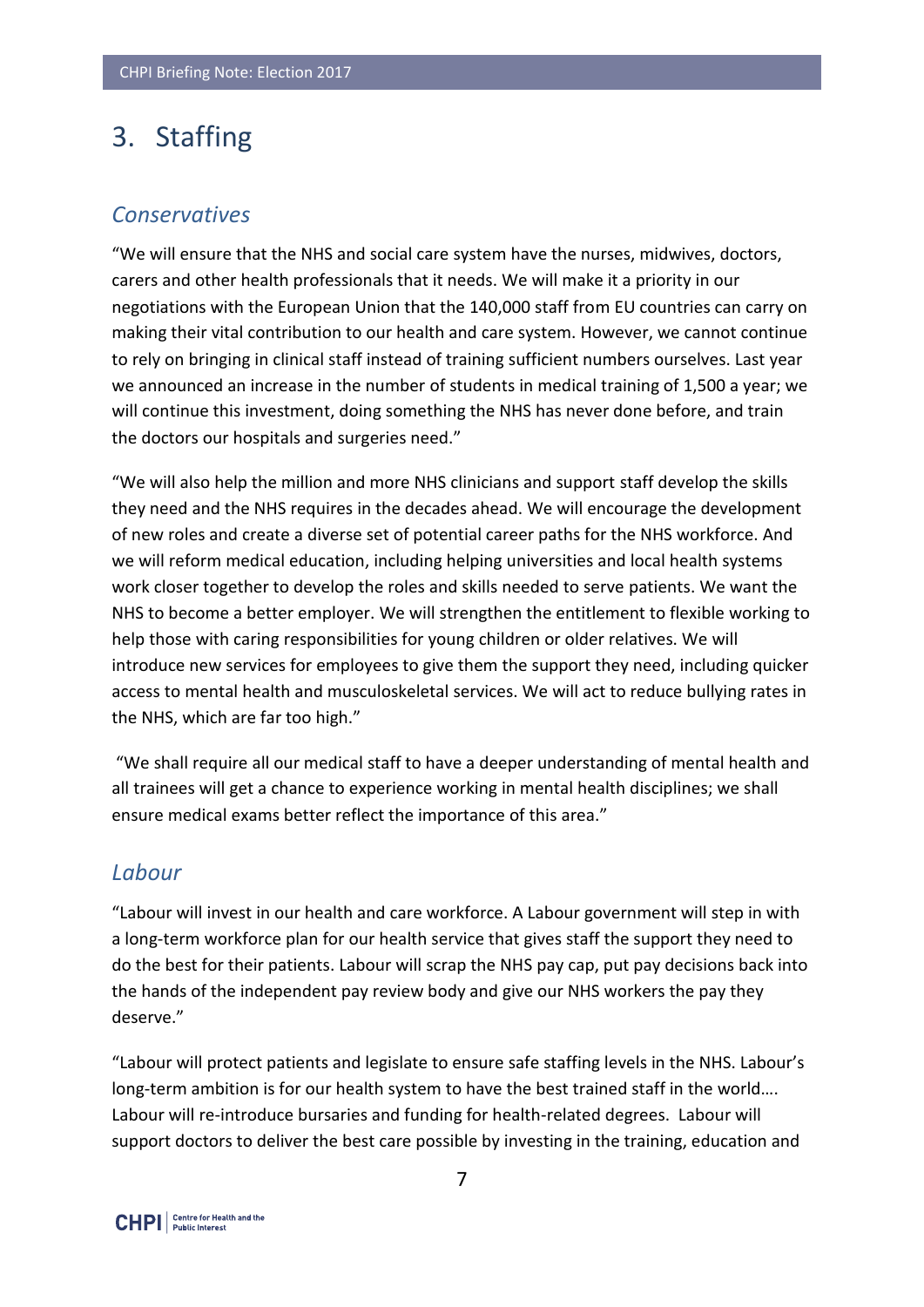development of doctors throughout their careers. Labour will immediately guarantee the rights of staff working in our health and care services. Labour will support NHS whistleblowers to make sure health service staff are able to speak up in support of the best possible standards for patients. Labour will make it an aggravated criminal offence to attack NHS staff."

#### *Lib Dems*

"To support the NHS and social care workforce we will: Guarantee the rights of all NHS and social care service staff who are EU nationals to stay in the UK. End the public sector pay freeze for NHS workers. Reinstate student nurse bursaries. Support innovation in how organisations can empower staff and patients, including learning from innovative social enterprises delivering community and mental health services. Protect NHS whistle-blowers."

"We will: Produce a national workforce strategy, ensuring that we never again experience a shortage in the numbers of GPs, hospital doctors, nurses and other professionals that the NHS needs."

#### **Comments**

All three parties devote significant space to staffing - not surprising, given the number of voters who either work for the NHS or are related to them.

The Conservatives focus on the numbers needed, including "new roles" (presumably a reference to Physician Associates and the like), and on training them in England, , acknowledging that they have not ensured that this has been done up to now while they have been in office, and promise to prioritise the retention of EU members of NHS staff. There is no mention of removing the public sector pay cap, which has reduced NHS costs at the expense of its workforce and resulted in large numbers of nursing posts unfilled and record numbers of junior doctors opting not to go forward for senior training.

Labour has less to say about training but does tackle the issue of retaining staff by promising to abolish the pay cap, and is committed to unilaterally guaranteeing the right of EU citizens to remain in Britain after Brexit.

Lib Dems stress the need to retain EU-born staff who work in the English NHS.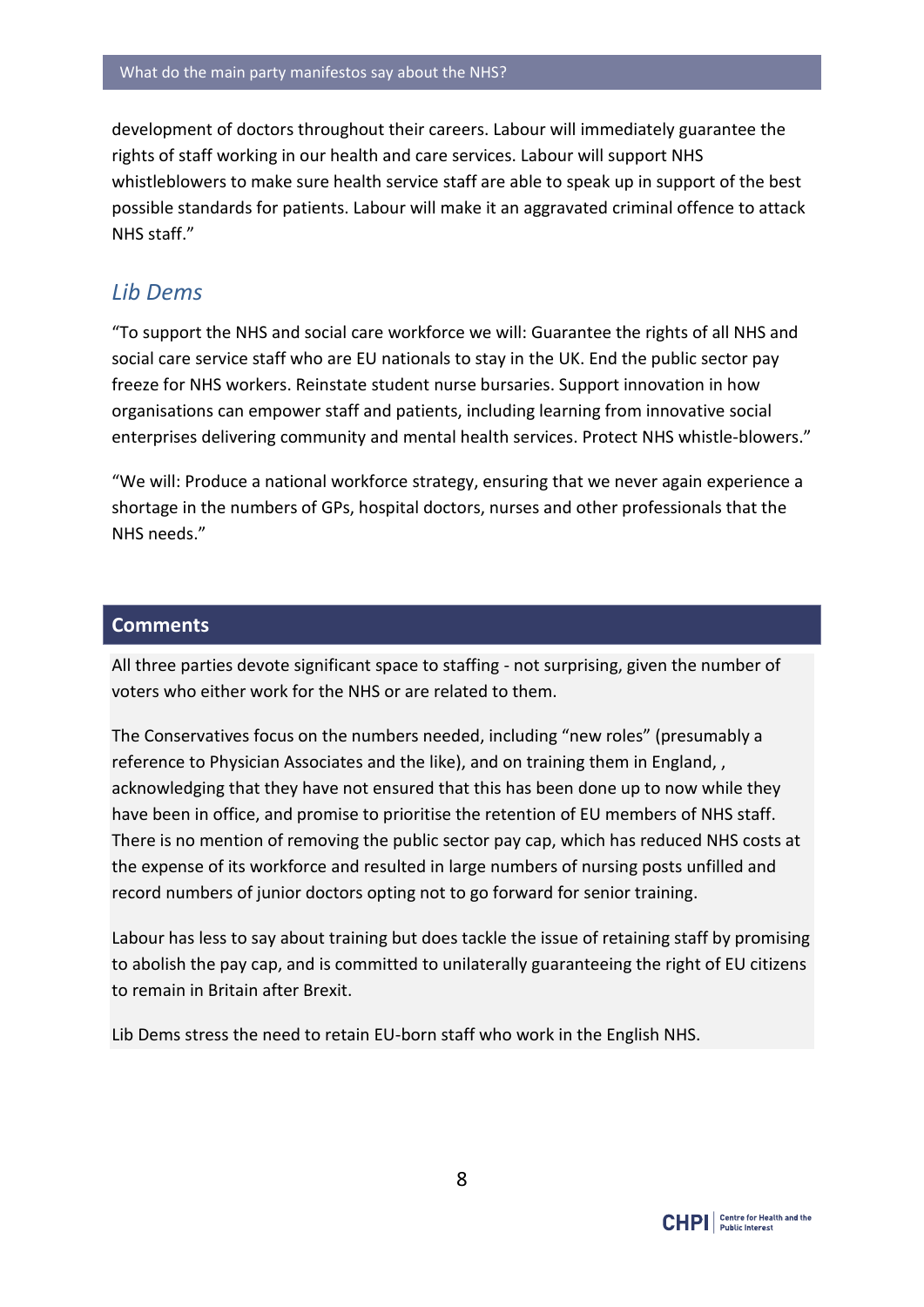# <span id="page-8-0"></span>4. Community-based care

#### *Conservatives*

"We will… enable more care to be delivered closer to home, by building and upgrading primary care facilities, mental health clinics and hospitals in every part of England." "We expect GPs to come together to provide greater access, more innovative services, share data and offer better facilities, while ensuring care remains personal – particularly for older and more vulnerable people – with named GPs accountable for individual patients. We will support GPs to deliver innovative services that better meet patients' needs, including phone and on-line consultations and the use of technology to triage people better so they see the right clinician more quickly. We will ensure appropriate funding for GPs to meet rising costs of indemnity in the short term while working with the profession to introduce a sustainable long-term solution."

"We will introduce a new GP contract to help develop wider primary care services."

"We shall support more integrated working, including ensuring community pharmacies can play a stronger role to keep people healthy outside hospital within the wider health system."

#### *Labour*

"Labour will focus resources on services to provide care closer to home and deliver a truly 21st century health system. We will work towards a new model of community care that takes into account not only primary care but also social care and mental health."

"We will increase funding to GP services to ensure patients can access the care they need. And we will halt pharmacy cuts and review provision to ensure all patients have access to pharmacy services, particularly in deprived or remote communities.

#### *Lib Dems*

"We will: Promote easier access to GPs, expanding evening and weekend opening to meet the needs of local patients, encouraging online, phone and Skype appointments, encouraging GPs to work together in federations, and allowing people more choice. Provide national support to struggling GP practices, preventing mass practice closures. Support GPs to come together to collectively provide services such as out-of-normal-opening-hours appointments. Use innovation funding to promote GP-led multi-disciplinary health and care hubs, including mobile services to keep people out of hospital. Encourage GPs and other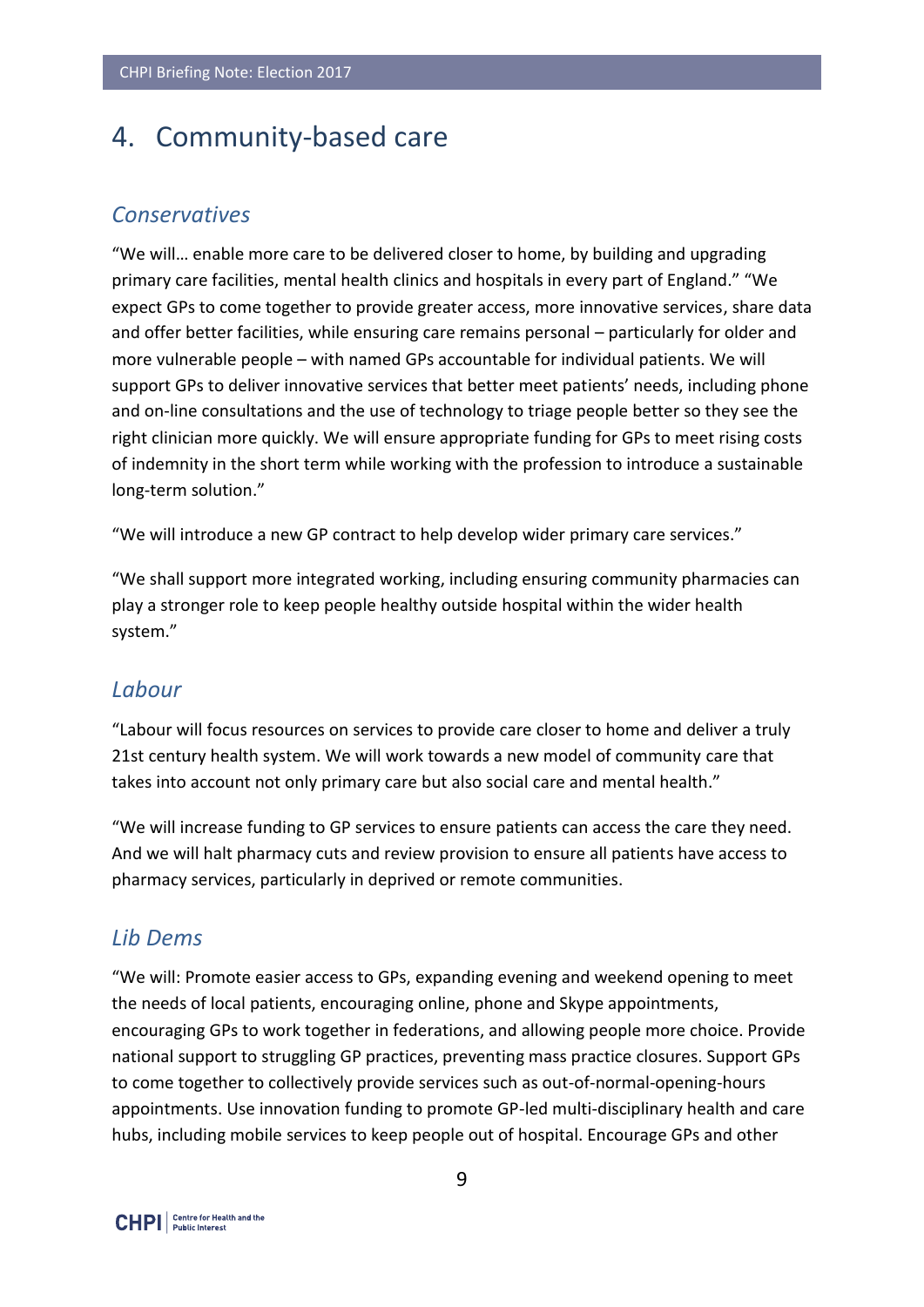community clinicians to work in disadvantaged areas through our Patient Premium – which would give incentive payments to clinicians."

On pharmacy services, they will: "Ensure that any changes to the way pharmacies are funded do not leave local areas without reasonable access to a community pharmacist. Review the rules for exemption from prescription charges to ensure they are fair to those with long-term conditions and disabilities."

#### **Comments**

The Conservatives' promises on community-based care need to be read in light of their reminder that "It is NHS England that determines how best to organise and deliver care in England, set out in its own plan" – which is correct, given the formal independence of the NHS created by the 2012 Health and Social Care Act. They promise to support the Five Year Forward View's plans but will "hold the NHS's leaders to account" for delivering them. They promise to provide the infrastructure needed. They also refer to GP appointments increasing as a means of achieving a 7-day NHS, and their expectation that GPs will change their way of working and contracts. These promises have to be seen in the light of the steadily diminishing proportion of the NHS budget which has gone to GPs over most of the years since 2010 and the GP staffing crisis which prevails in many parts of the country, with an imminent surge in retirements, difficulties in recruiting young doctors to work in general practice, and big shortages of key GP staff such as practice nurses.

Labour supports the consensus about the need for more care closer to home and promises more money for GP services

The Lib Dems go into more detail on the provisions that need to be made at community level and the mechanisms needed to secure them, and they are the only party explicitly to address the need for stronger community services as a means of reducing pressures on NHS services. Only the Lib Dems offer clear ideas about what kinds of changes might help to relieve the GP crisis with explicit suggested interventions.

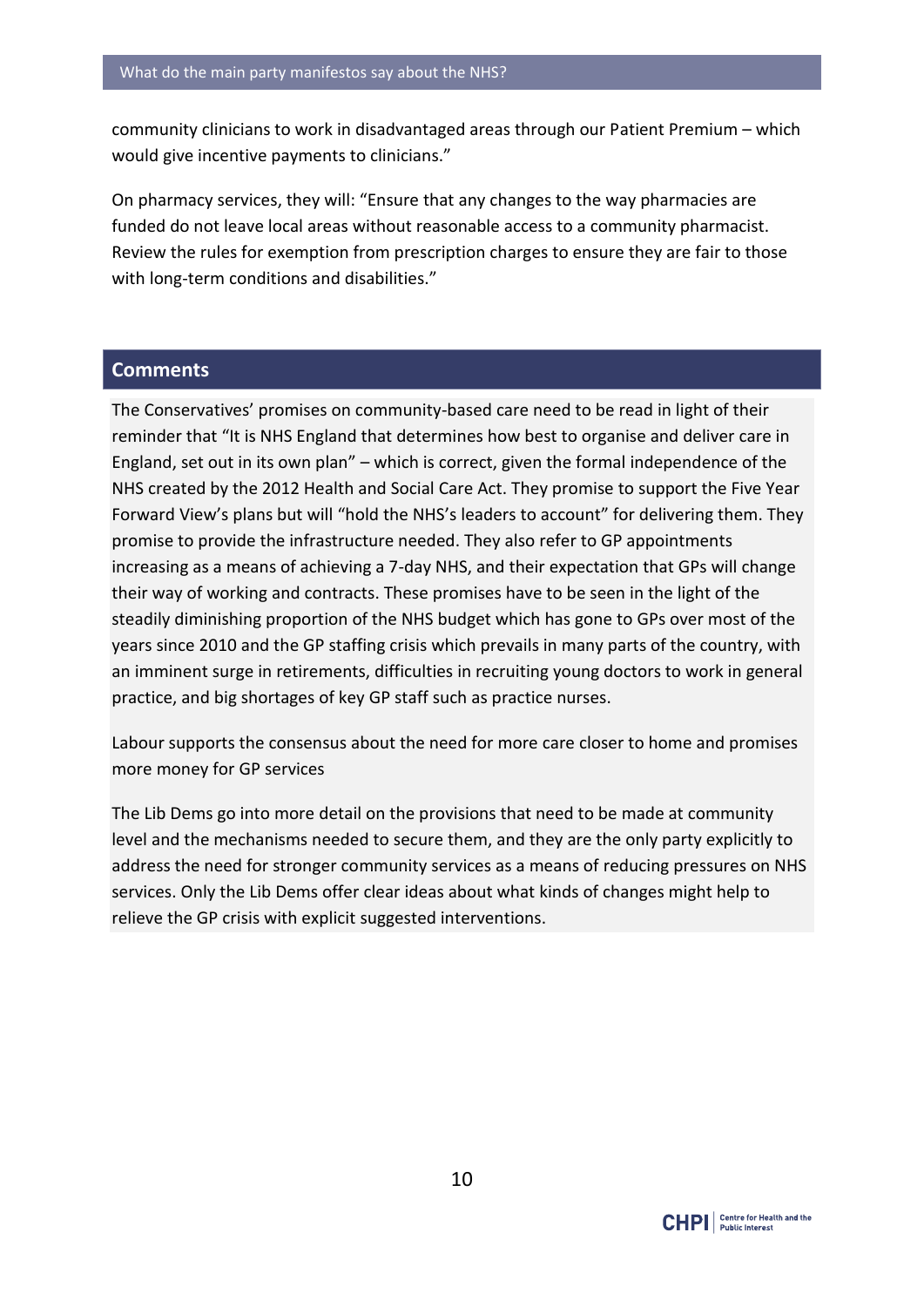# <span id="page-10-0"></span>5. Mental health

#### *Conservatives*

"We will make sure there is more support in every part of the country by recruiting up to 10,000 more mental health professionals. We shall require all our medical staff to have a deeper understanding of mental health and all trainees will get a chance to experience working in mental health disciplines; we shall ensure medical exams better reflect the importance of this area. And we will improve the co-ordination of mental health services with other local services, including police forces and drug and alcohol rehabilitation services."

"A Conservative government will publish a green paper on young people's mental health before the end of this year. We will introduce mental health first aid training for teachers in every primary and secondary school by the end of the parliament and ensure that every school has a single point of contact with mental health services. Every child will learn about mental wellbeing and the mental health risks of internet harms in the curriculum. And we will reform Child and Adolescent Mental Health Services so that children with serious conditions are seen within an appropriate timeframe and no child has to leave their local area and their family to receive normal treatment."

#### *Labour*

"Labour will work to reverse the damage done to mental health services under this Tory government, which is particularly hitting services for LGBT and BAME communities."

"In order to protect services, we will ring-fence mental health budgets and ensure funding reaches the frontline."

"We will end the scandal of children being treated on adult mental health wards and stop people being sent across the country, away from their support networks, to secure the treatment they need by bringing forward the ending of out-of-area placements to 2019."

"Labour will also bring an end to the neglect of children's mental health...Labour will invest in early intervention by increasing the proportion of mental health budgets spent on support for children and young people. We will ensure that access to a counselling service is available for all children in secondary schools.

"Labour will ask the National Institute for Health and Care Excellence (NICE) to evaluate the potential for increasing the range of evidence based psychological therapies on offer. "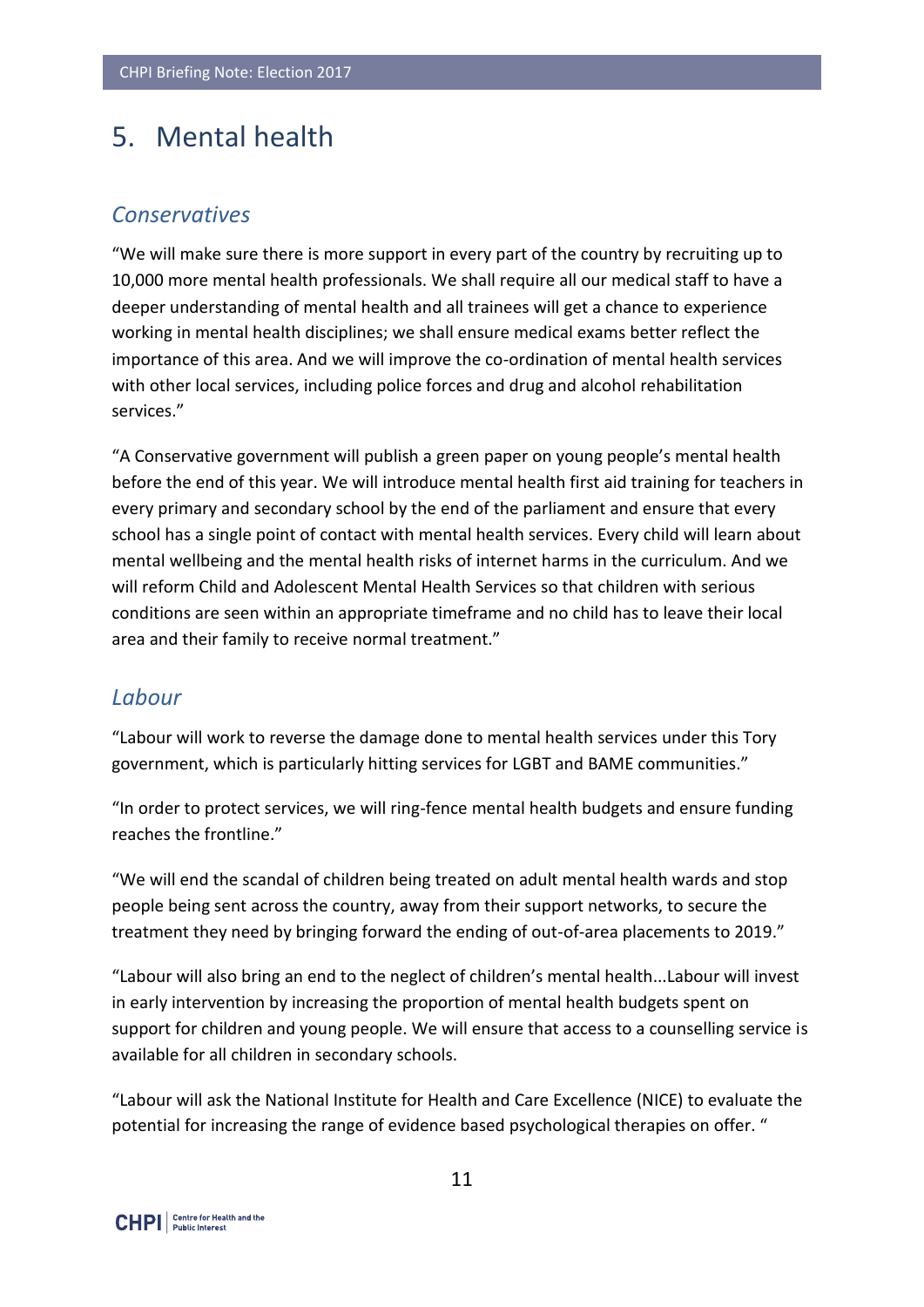#### *Lib Dems*

"We will: Ringfence funding from within the one penny Income Tax rise, to provide additional investment in mental health. Continue to roll out access and waiting time standards for children, young people and adults. This will include a guarantee that people will not wait more than six weeks for therapy for depression or anxiety, and no young person will wait more than two weeks for treatment when they experience a first episode of psychosis. Increase access to clinically- and cost-effective talking therapies so that hundreds of thousands more people can receive this support."

"Examine the case for introducing a dedicated service for children and young people based on the Australian 'headspace' model and building on many excellent Youth Information, Advice and Counselling Services. Transform mental health support for pregnant women, new mothers and those who have experienced miscarriage or stillbirth, and help them get early care when needed."

"Ensure that no one in crisis is turned away, with new waiting time standards and better crisis care in Accident and Emergency, in the community and via phone lines. This will enable us to end the use of police cells for people facing a mental health crisis. End out of area placements, ensuring those admitted to hospital for mental ill-health are able to be treated close to home. Ensure that all frontline public service professionals, including in schools and universities, receive better training in mental health. Roll out the Liaison and Diversion programme nationally, helping to identify people who have mental health problems, learning disabilities, substance misuse or other vulnerabilities when they first come into contact with the criminal justice system. Tackle stigma against mental ill-health, including by building on the good work done by organisations like Heads Together and changing the standard of proof in suicide conclusions in the Coroner's Court. Ensure that LGBT+ inclusive mental health services receive funding and support.

#### **Comments**

All three parties acknowledge mental health as an important unaddressed challenge. Labour and the Lib Dems devote significant portions of their manifestos to this question; the Lib Dems offer the most detailed plans. Labour and the Lib Dems promise ring-fenced funding, while the Conservatives promise to provide more mental health staff. Apart from children, to whose needs all three parties refer, Labour and the Lib Dems, but not the Conservatives, make reference to vulnerable groups such as pregnant women and the LGBT population.

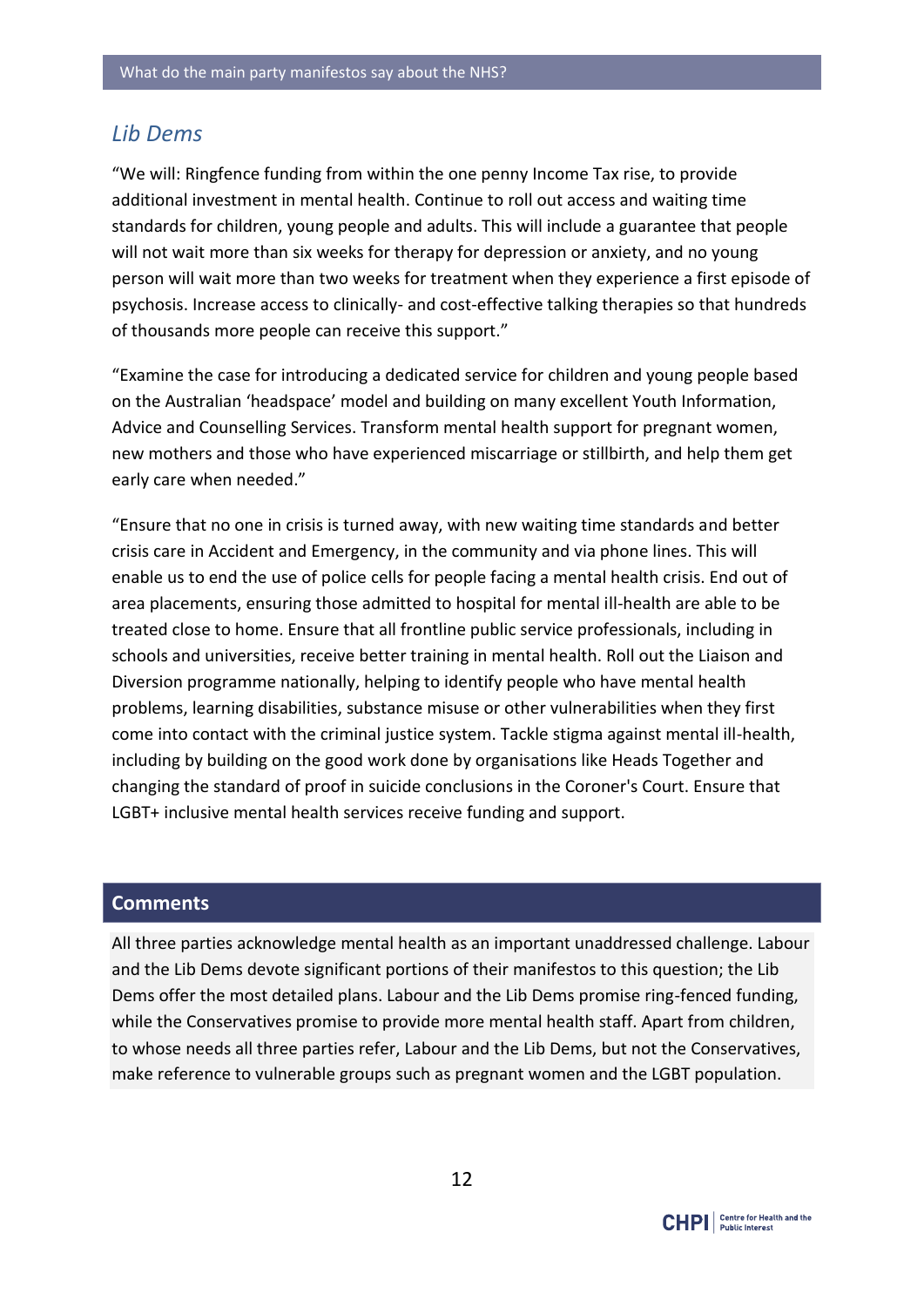# <span id="page-12-0"></span>6. Public health, social determinants of health

#### *Conservatives*

"We will take action against poor air quality in urban areas. In addition to the 11 million trees we are planting across our nation, we will ensure that 1 million more are planted in our towns and cities." And that "We want to reduce levels of child poverty, and have high ambitions for the quality of childcare, children's health and support for vulnerable children for whom the state acts as a parent."

"We will continue to take action to reduce childhood obesity. We will promote efforts to reduce unhealthy ingredients and provide clearer food information for consumers, as our decision to leave the European Union will give us greater flexibility over the presentation of information on packaged food. We shall continue to support school sport, delivering on our commitment to double support for sports in primary schools."

#### *Labour*

"We will fight health inequalities to break the scandalous link between child ill-health and poverty. We will introduce a new Index of Child Health to measure progress against international standards, and report annually against four key indicators: obesity, dental health, under-fives and mental health. We will set up a new £250 million Children's Health Fund to support our ambitions. As part of a preventative healthcare drive, Labour will increase the number of health visitors and school nurses. We will publish a new childhood obesity strategy within the first 100 days, with proposals on advertising and food labelling. We will make a concerted effort to address poor childhood oral health in England. Labour will implement the Soft Drinks Industry Levy, commonly known as the 'sugar tax'."

"Direct [the promised] additional investment to the following priority areas in the health and care system: social care, primary care (and other out-of-hospital care), mental health and public health"

#### *Lib Dems*

"We will publish a National Wellbeing Strategy, which puts better health and wellbeing for all at the heart of government policy."

"Keep public health within local government, where it is effectively joined up with preventive community services, and reinstate the funding cut from public health budgets by the Conservatives. ● Develop a strategy to tackle childhood obesity, including restricting the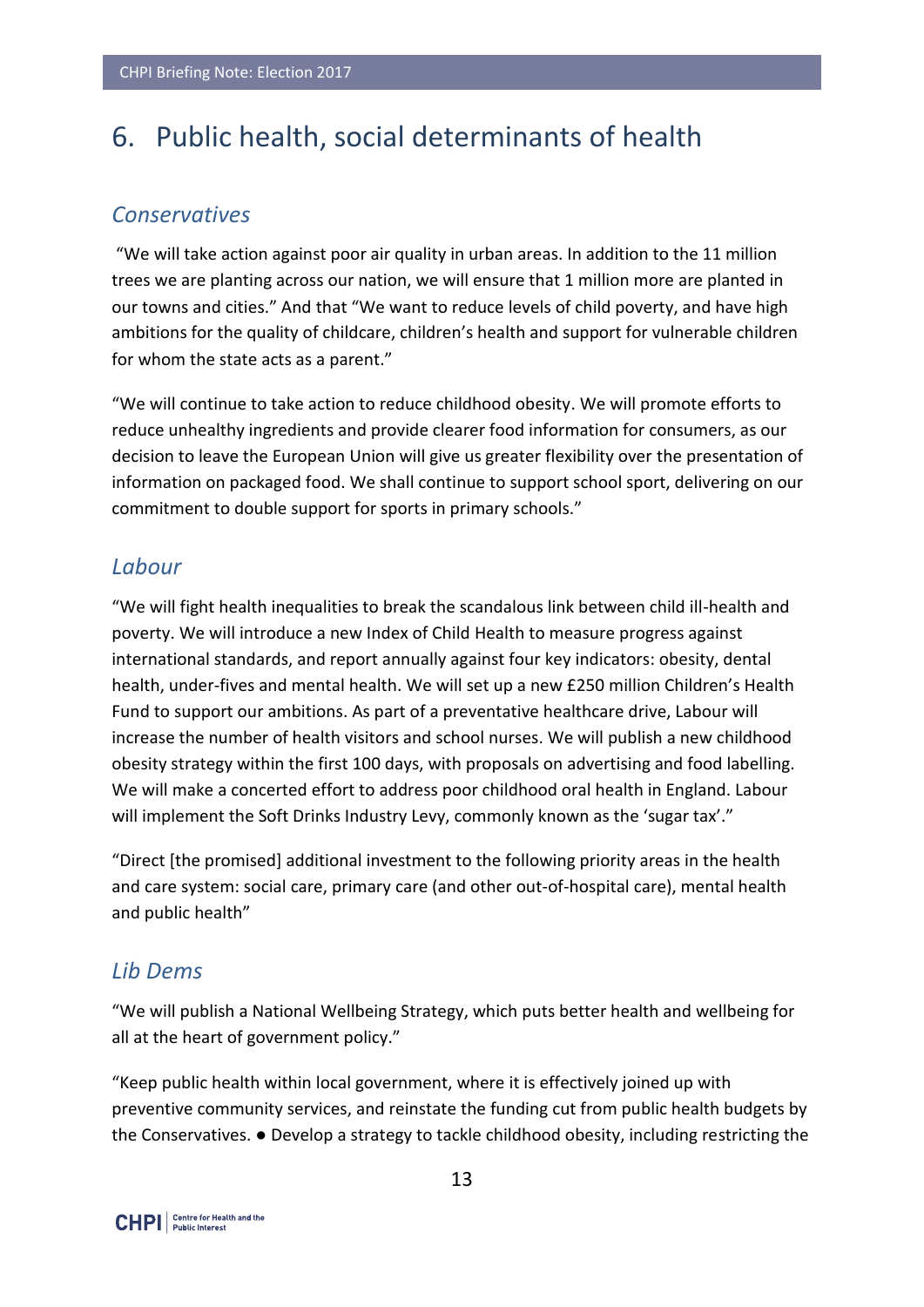marketing of junk food to children, restricting TV advertising before the 9pm watershed and closing loopholes in the sugary drinks tax. 22 Save our NHS and Social Care Services 2 ● Encourage the traffic-light labelling system for food products and publication of information on calorie, fat, sugar and salt content in restaurants and takeaways. ● Introduce mandatory targets on sugar reduction for food and drink producers. ● Reduce smoking rates, introducing a levy on tobacco companies so they fairly contribute to the costs of health care and smoking cessation services."

"Introduce minimum unit pricing for alcohol, subject to the final outcome of the legal challenge in Scotland. ● Develop a public health campaign promoting the steps people can take to improve their own mental resilience – the wellbeing equivalent of the 'Five a Day' campaign. ● Support good practice among employers in promoting wellbeing… with a 'wellbeing premium' to reward employers who take clear action to measurably improve the health of their employees."

#### **Comments**

The Conservative manifesto does not refer specifically to public health and its references to social determinants of health are primarily about prosperity to be achieved by reducing taxes and better regulation of markets, reducing the gap in incomes and living standards between the south and the north, and increasing the supply of housing. Labour and the Lib Dems have much more to say about public health interventions and the Lib Dems go into more detail on these.

Labour talks about fighting health inequality and commits itself to developing a strategy for improving child health and transparent public reporting of the impact of action in this area. Its wider commitment to a more progressive system of taxation and to ways of improving the incomes of poor families, such as increasing the minimum wage and providing free child care, show some thought on how best to impact on the wider determinants of ill-health.

The LIb Dems present an extensive and well developed set of proposals for improving public health, including leaving the function within local government.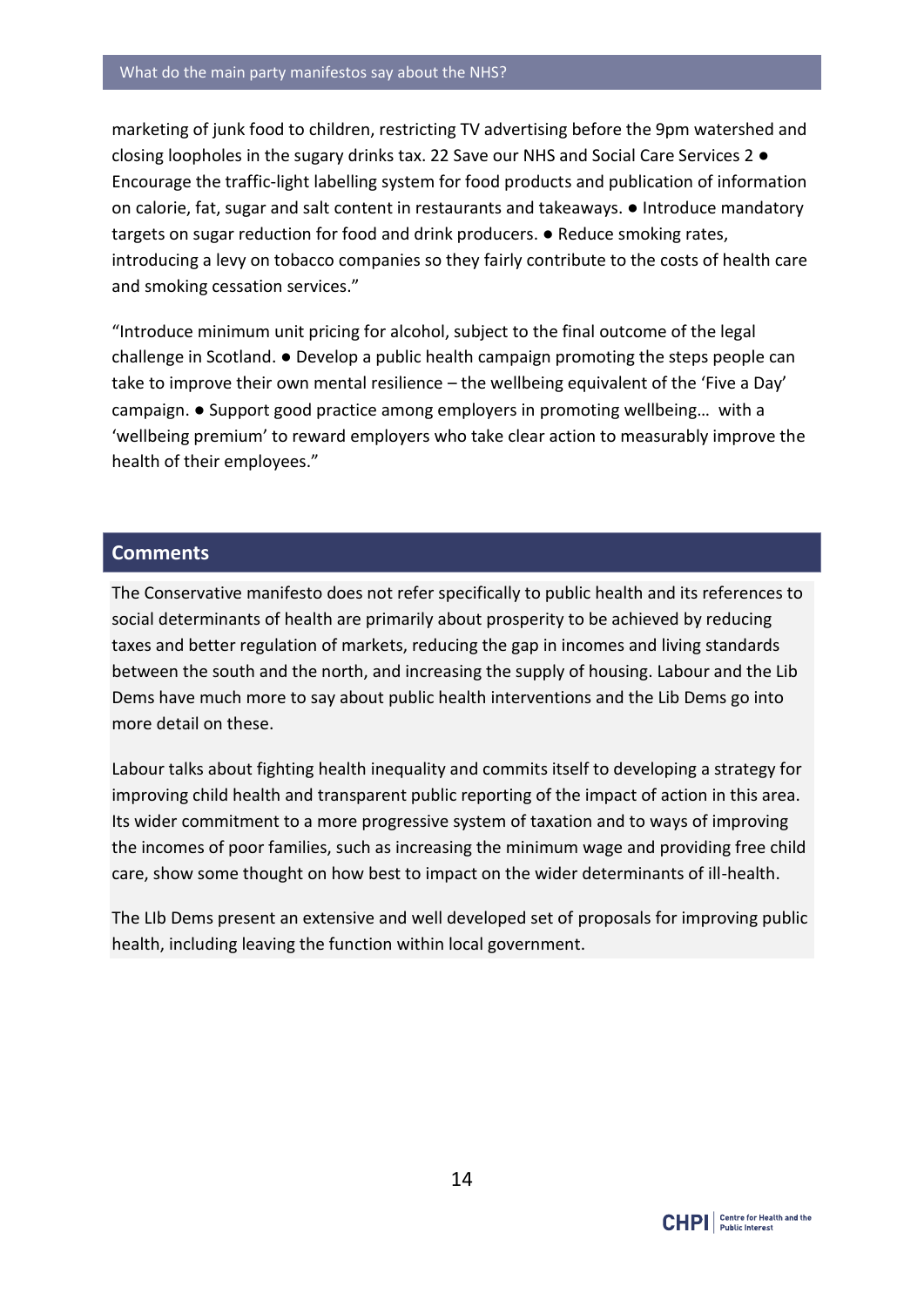# <span id="page-14-0"></span>7. What are the key promises?

Election manifestos are always vague on how most of the promises they contain will be delivered, and the more likely a party is to form a government, the less detailed and specific its promises are likely to be. The promises listed below are those that seem specific enough for the party in question to be held accountable for them if it is elected.

#### *Conservatives*

- "We will make it a priority in our negotiations with the European Union that the 140,000 staff from EU countries can carry on making their vital contribution to our health and care system."
- "We will increase the Immigration Health Surcharge, to £600 for migrant workers and £450 for international students, to cover their use of the NHS."
- "We will retain the 95 per cent A&E target and the 18-week elective care standard" *[but note that the 18-week waiting time has been downgraded from a target to a standard]*
- "We will deliver the new promise to give patients [suspected of having cancer] a definitive diagnosis within 28 days by 2020."

#### *Labour*

- "By guaranteeing access to treatment within 18 weeks, we will take one million people off NHS waiting lists by the end of the next Parliament. We will guarantee that patients can be seen in A&E within four hours."
- "We will deliver the Cancer Strategy for England in full by 2020, helping 2.5 million people living with cancer."
- "Labour will fund free parking in NHS England for patients, staff and visitors by increasing the tax on private medical insurance premiums."
- "Labour will implement the Soft Drinks Industry Levy, commonly known as the 'sugar tax'."
- "Labour will scrap the NHS pay cap, put pay decisions back into the hands of the independent pay review body."